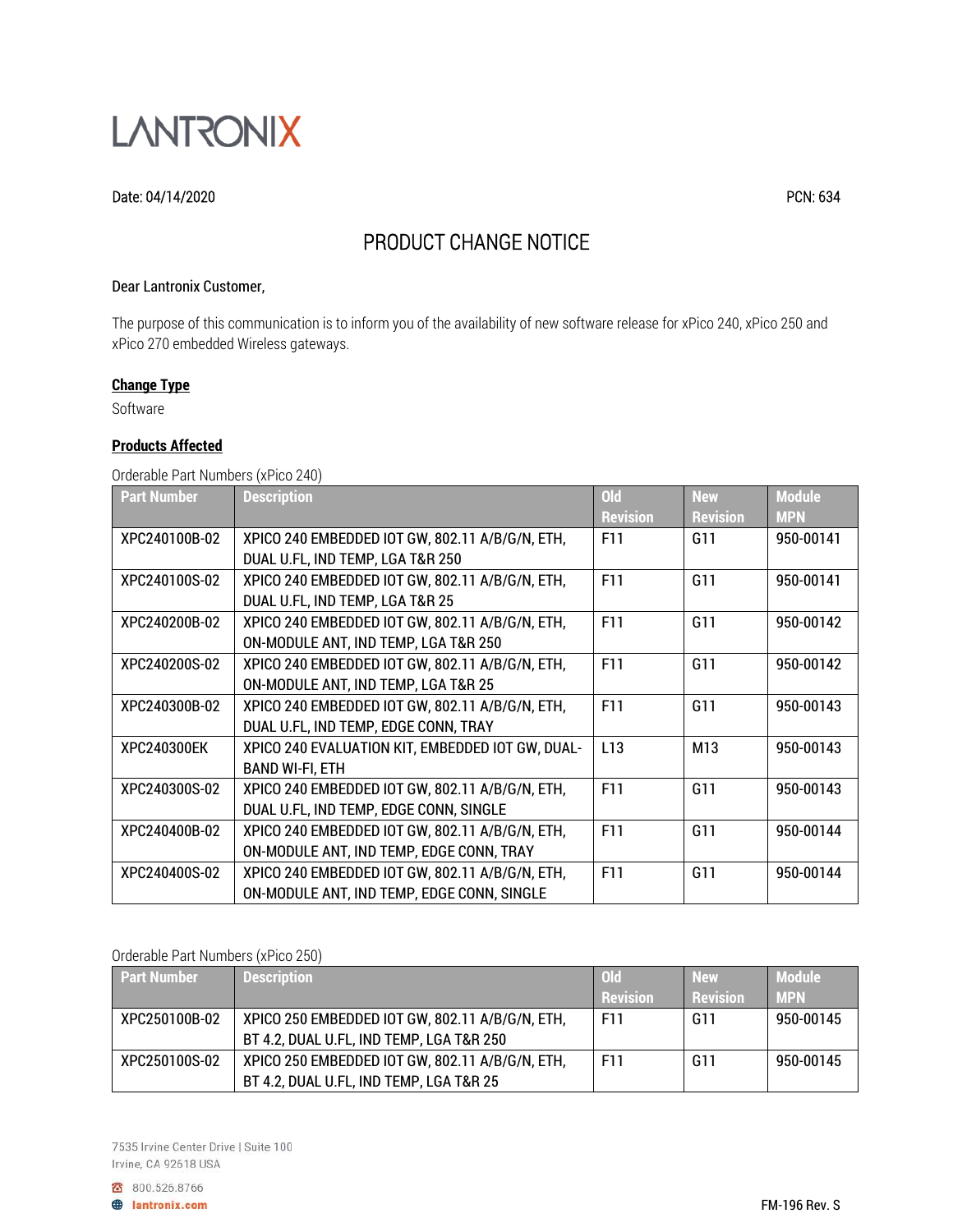| XPC250300B-02 | XPICO 250 EMBEDDED IOT GW, 802.11 A/B/G/N, ETH, | F11             | G11 | 950-00146 |
|---------------|-------------------------------------------------|-----------------|-----|-----------|
|               | BT 4.2, DUAL U.FL, IND TEMP, EDGE CONN, TRAY    |                 |     |           |
| XPC250300EK   | XPICO 250, EVALUATION KIT, EMBEDDED IOT GW,     | L <sub>13</sub> | M13 | 950-00146 |
|               | DUAL-BAND WI-FI, ETH, BT 4.2                    |                 |     |           |
| XPC250300S-02 | XPICO 250 EMBEDDED IOT GW, 802.11 A/B/G/N, ETH, | F11             | G11 | 950-00146 |
|               | BT 4.2, DUAL U.FL, IND TEMP, EDGE CONN, SINGLE  |                 |     |           |

Orderable Part Numbers (xPico 270)

| <b>Part Number</b> | <b>Description</b>                               | <b>Old</b>      | <b>New</b>      | <b>Module</b> |
|--------------------|--------------------------------------------------|-----------------|-----------------|---------------|
|                    |                                                  | <b>Revision</b> | <b>Revision</b> | <b>MPN</b>    |
| XPC270100B         | XPICO 270 EMBEDDED IOT GW, 802.11 A/B/G/N/AC WI- | C11             | D <sub>11</sub> | 950-00165     |
|                    | FI, ETH, BT, DUAL U.FL, IND TEMP, LGA, T&R 250   |                 |                 |               |
| XPC270100S         | XPICO 270 EMBEDDED IOT GW, 802.11 A/B/G/N/AC WI- | C11             | D <sub>11</sub> | 950-00165     |
|                    | FI, ETH, BT, DUAL U.FL, IND TEMP, LGA, T&R 25    |                 |                 |               |
| XPC270300B         | XPICO 270 EMBEDDED IOT GW, 802.11 A/B/G/N/AC WI- | C <sub>11</sub> | D <sub>11</sub> | 950-00164     |
|                    | FI, ETH, BT, DUAL U.FL, IND TEMP, EDGE, TRAY     |                 |                 |               |
| XPC270300EK        | XPICO 270 EVALUATION KIT, EMBEDDED IOT GW,       | C <sub>11</sub> | D <sub>11</sub> | 950-00164     |
|                    | 802.11 A/B/G/N/AC WI-FI, ETH, BT, DUAL U.FL      |                 |                 |               |
| XPC270300S         | XPICO 270 EMBEDDED IOT GW, 802.11 A/B/G/N/AC WI- | C <sub>11</sub> | D <sub>11</sub> | 950-00164     |
|                    | FI, ETH, BT, DUAL U.FL, IND TEMP, EDGE, SINGLE   |                 |                 |               |

Module Manufacturing Part Numbers (indicated on unit label)

| Unit Name (MPN) | <b>Old Revision</b> | <b>New Revision</b> |
|-----------------|---------------------|---------------------|
| 950-00141       | F11                 | G11                 |
| 950-00142       | F11                 | G11                 |
| 950-00143       | F11                 | G11                 |
| 950-00144       | F11                 | G11                 |
| 950-00145       | F11                 | G11                 |
| 950-00146       | F11                 | G11                 |
| 950-00164       | C <sub>11</sub>     | D <sub>11</sub>     |
| 950-00165       | C <sub>11</sub>     | D <sub>11</sub>     |

# **Description and Extent of Change**

Lantronix is pleased to announce the availability of new firmware release v4.0.0.0R6 for xPico 240, xPico 250 and xPico 270 line of embedded Wi-Fi gateways.

Refer to the release notes for a complete list of features and bug fixes.

### **Effect of Change on Fit, Form, Function, Quality, or Reliability**

Functional changes as noted on release notes.

For customers that would like to take advantage of the new capabilities immediately, the new firmware, associated release notes and upgrade instructions are available for download from our website, http://www.lantronix.com/support/downloads.

800.526.8766

**A** lantronix.com